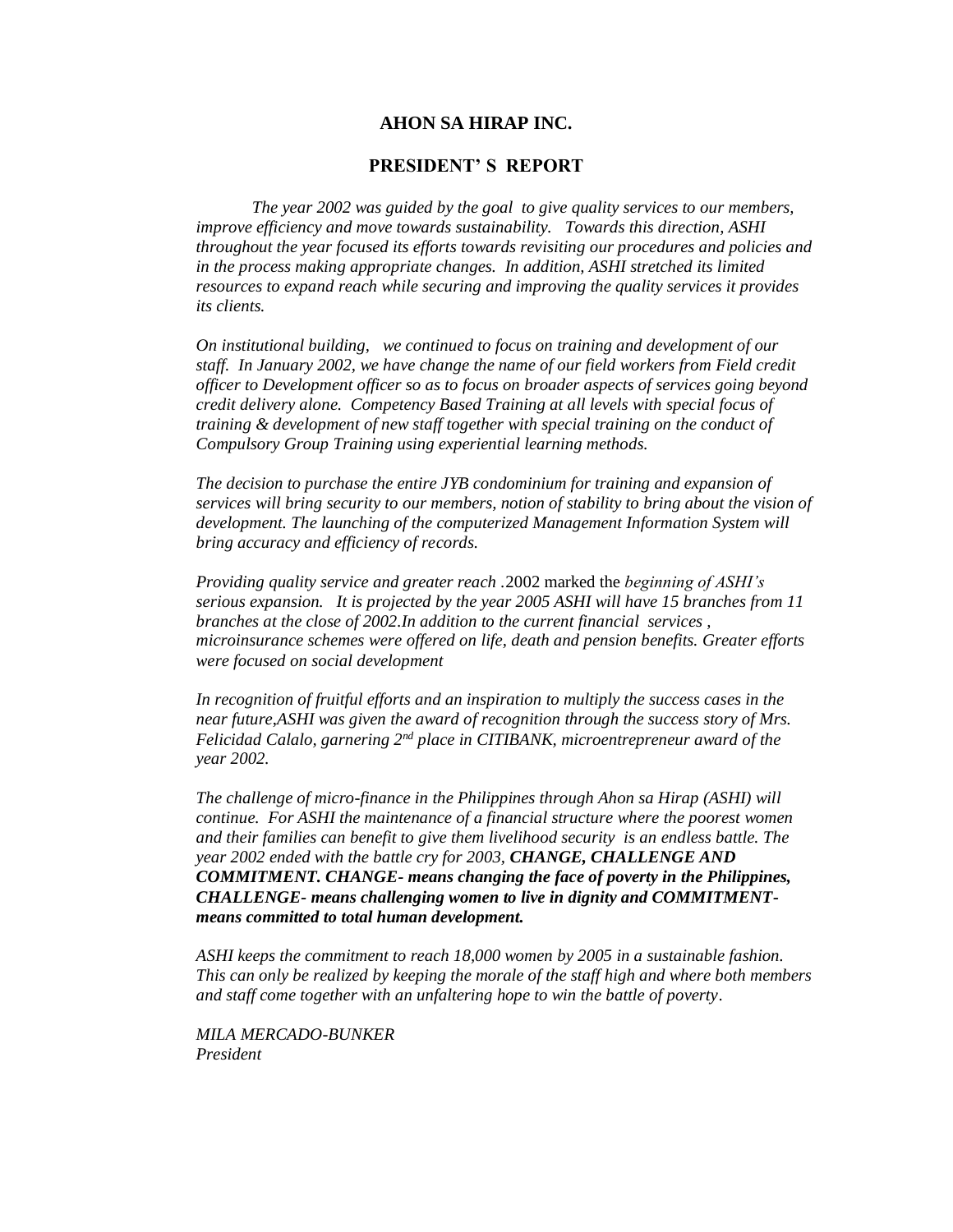#### **2002 ASHI ACCOMPLISHMENTS**

#### **1. INSTITUTION CAPABILITY BUILDING**

## *1.1 A competent and committed staff and management well trained working together in unity of purpose*

The annual planning & evaluation held in Baguio Ciyt on January 24-26,2002 set the tone for the year. *CHANGE* as the adopted theme for the year 2002 marked the many critical changes that are to be expected from the staff during the course of the year and beyond.

Experiential learning approach had been incorporated in the staff training. These include punctuality to meetings, team building exercises, practicum ,field assignments and graduation exercises for those who have completed the requirements of the program.

The following sets of training were conducted for 2002:

New Staff (6) Account Officers (2) Development Officers (per branch, 9 trainings for the new CGT curriculum with practicum for 9 branches) Area Managers and Branch Managers (2)

> *Picture of new CGT, Training of staff, Graduation etc.*

*Picture of training of new staff*

The year also saw the promotion of four (4) development workers to position of Accounts Officer and four (4) Accounts officers to the position of Branch Manager. IN addition, two (2) branch managers were elevated to the position of

this year is the development of our computerized

The introduction of this new computerized system brought ASHI to document all its procedures and produce manuals of all operations, field and accounting. Our standard Chart of Accounts was also revised in accord with the system. The system is 80% completed and was tested in 2 branches resulting in greatly improved efficiency of staff time.

Written curriculum for training of staff have also been drafted from selection to appointment to regularization of the staff. Competency based training for middle managers has also been written but needs to be updated according to automated system.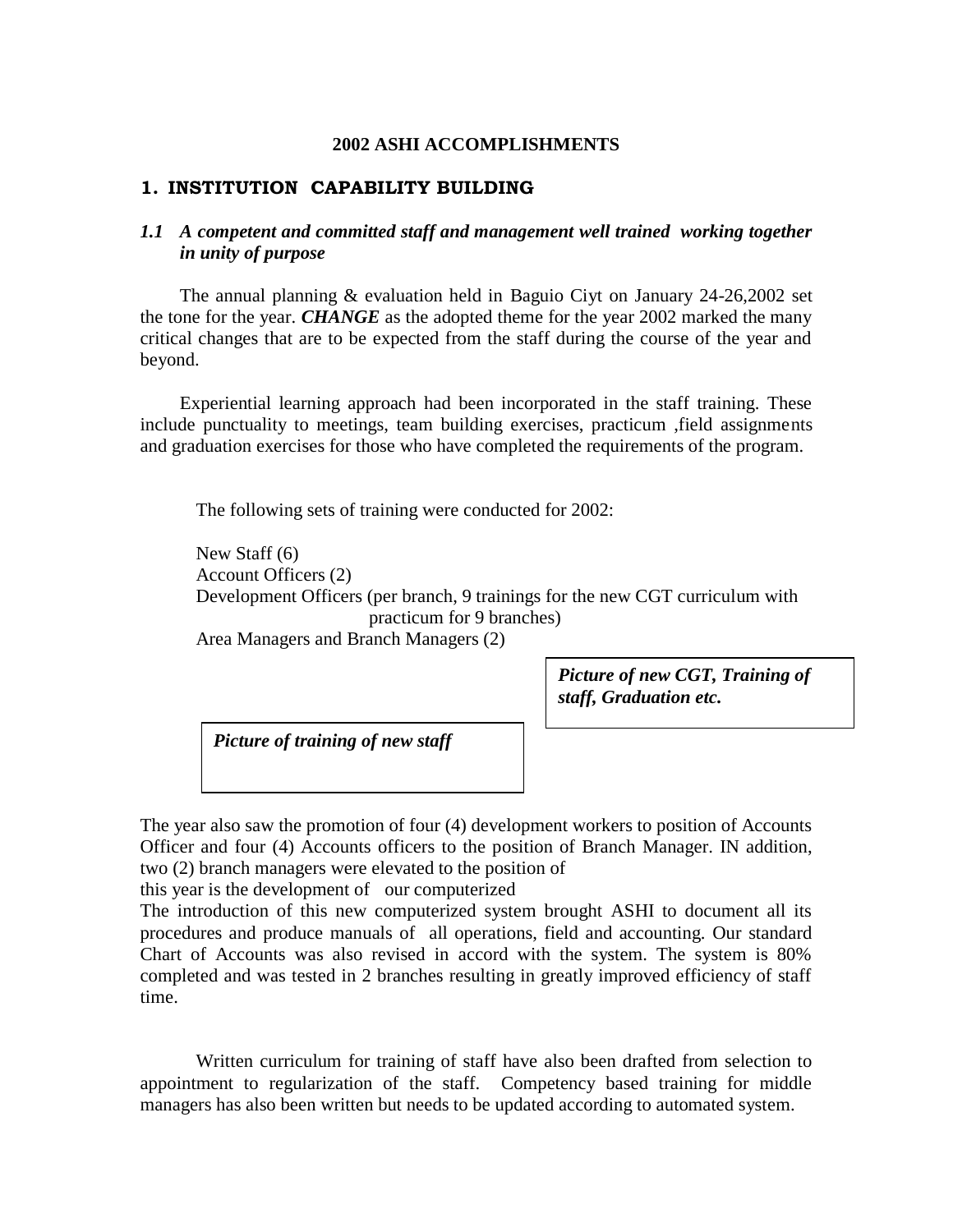#### **1.2 Board of Trustees (following the format…state the goal here)**

Election of member-representative in the Board had been institutionalized. Procedures for election are now clear at the branch and area level. There is a growing maturity among the members in the selection of their nominee as well as their interest to vote at the area level. The promotion of Kabalikat membership that give voting rights to members have become very attractive to members.

> 2002 election of Staff representative to the Board

The experience of two member representatives visiting the centers in Antique brought them to mature in their outlook going beyond just a member but a mentor and encouragement to new member. Moreover, the active participation of the Chairman and the executive committee in some urgent decisions and deliberations was very rewarding for ASHI. The good attendance and quorum during quarterly meeting gave ASHI the confidence of good governance that makes the staff secure and motivated

> Picture of nanay Fely's visit to Antique, board meeting, Atty Reyes visit in Antique, LCB

In order to further enhance their participation in the Board, a more structured leadership curriculum will be drafted and executed in the coming years even for past member-representatives to the board.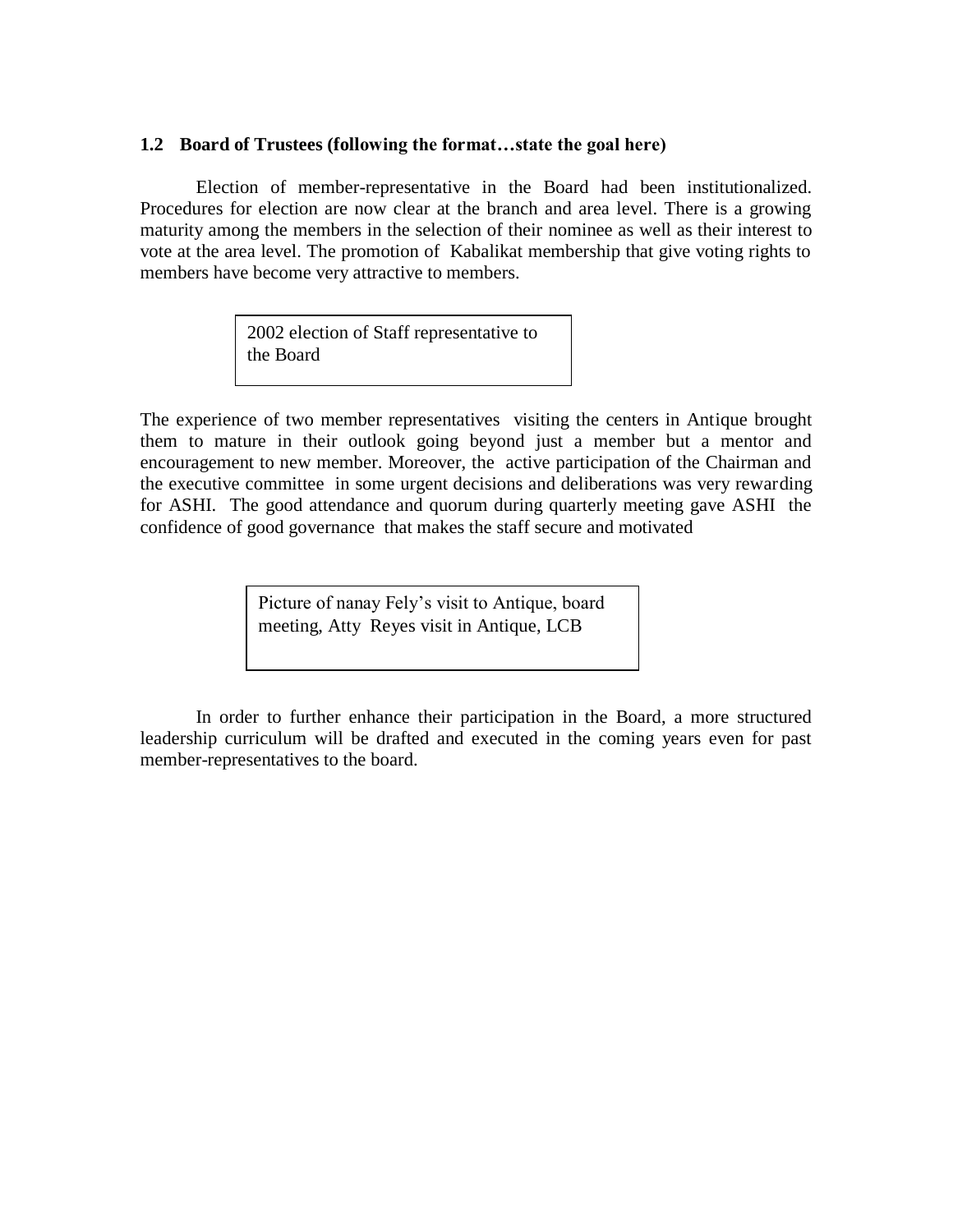1.3 Improved Level of Self Sufficiency

Factors affecting self sufficiency are as follows:

 OUTREACH **Ano write up dito? Ok ba ang increase? More than what was expected ba, etc.**





Increasing Loan disbursement is a good indicator for growth and sustainability. ASHI staff and members have exercised greater control in loan releases to avoid default. The decrease in trend of loan disbursement was a product of stricter monitoring and evaluation of loan proposals.

### **What is this?**

**Continues increase in personal, childrens savings and special center savings. Consideration for new insurance package for Porfolio or Loan Insurance. OTHER ACTIVITIES**

### *Other complementary services to empower the target group*

Set up Special Program department to handle exclusively the ff :